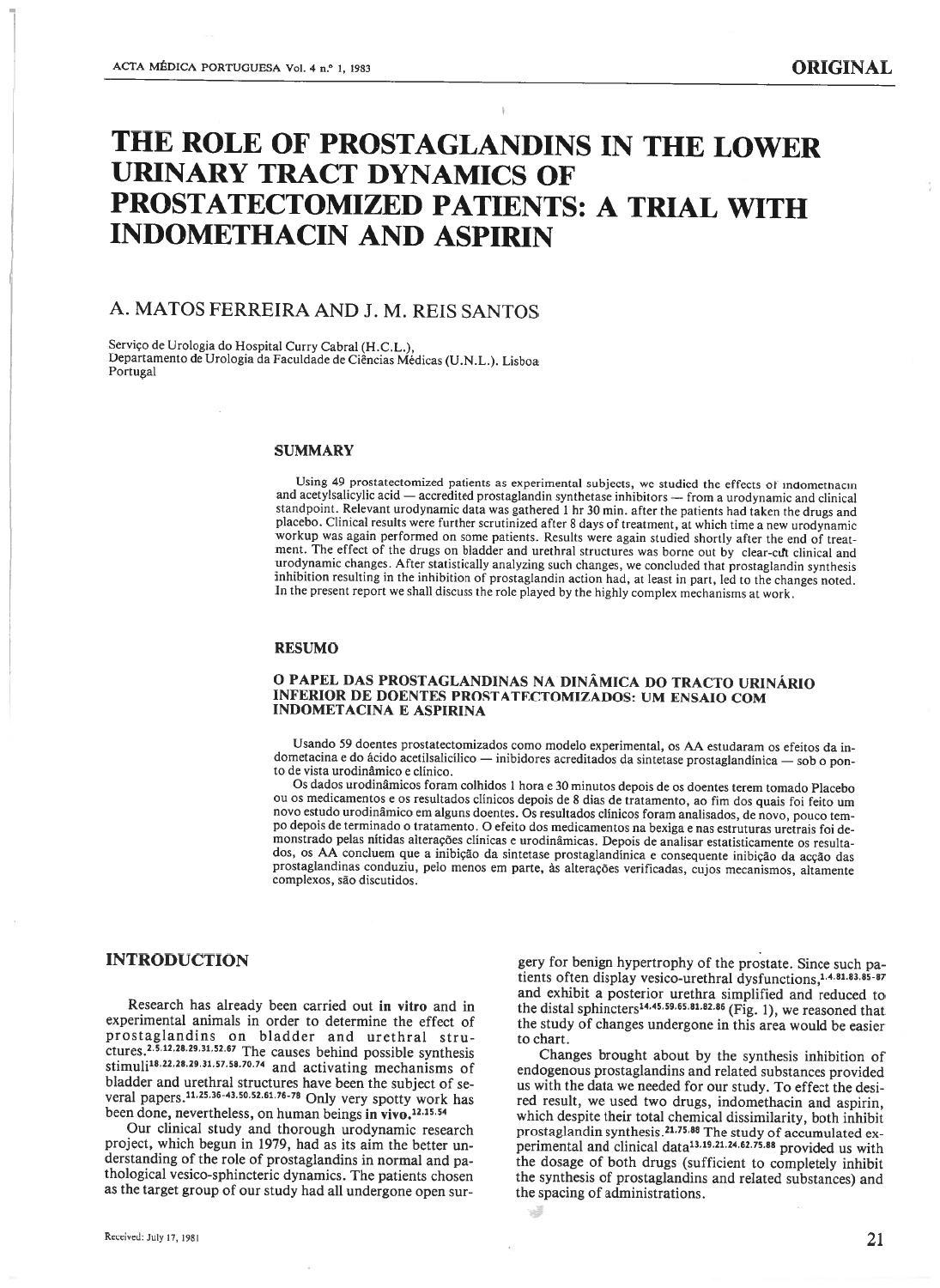

Fig. 1

## **MATERIAL AND METHODS**

59 patients were chosen on the basis of strict clinical, radiological and laboratorial criteria. When necessary, an I.V.P. was performed. Retrograde and micturition cystourethrograms were done on all patients and an endoscopy was performed whenever the presence of an organic lesion was suspected. When confirmed, the patient was excluded. Also excluded were patients with diabetes, neurological or psichiatric disorders, persistent organic bladder neck and urethral obstructions, total sphyncteric incontinence, and those operated for simultaneous vesical lesions. The use of indomethacin and aspirin led us to rule out patients with gastroduodenal ulcers as well. Patients were not allowed to take any other type of medication starting at least a week before and during the period of the trial.

A three-month post-operative time lapse was considered the minimum necessary for the probable eradication of residual inflammation and the epithelization of the area operated on. Given our interest in studying the clinical effects of our therapy we tried to bring together all patients we could suffering from functional disorders, that become rarer after that time period.<sup>4</sup>

A pre-operative and current clinical picture of each case was formed, using a clinical protocol that helped us to place the patients in two categories: normal (assymptomatic) with 16 cases, and those suffering from a variery of functional disturbances - 43 cases. The patients were then divided into three main groups: placebo group with 12 patients, 8 of whom later became part of the indomethacin group which had 47 cases in all, and 4 of whom later joined the aspirin group composed of 12 cases.

At the onset of our trial all patients underwent a urodynamic work-up listed on Table 1, in which the terminology used is shown. A Disa (R) system was used. Urethral pressure profiles were not perfomed. International Continence Society<sup>47-49</sup> recommendations, terminology, units and symbols were used whenever possible. The procedure followed in each urodynamic work-up and a few details not clearly included in International Continence Society reports need to be described.

With the patient supine, after having passed urine, a 12F polyethylene urethral catheter was introduced under local anesthesia and residual urine was measured. The bladder was then filled at a continous rate of approximately 2 ml s-1 with a room temperature normal saline solution. In 39 cases, pressures (cm  $H_2$  O) were measured, with a suprapubic 5 F polyethylene catheter and in the remaining cases with a 6 F polyethylene urethral catheter. Abdominal pressure was measured using a rectal latex baloon catheter. Detrusor pressures were indirectly obtained, by subtracting abdominal from intravesical pressures. Maximum abdominal and detrusor pressures were not measured. Detrusor post--micturition contraction pressure was obtained as indicated for the other detrusor pressures.

The slope's tonus limb and colagen segment, when detectable<sup>10.72.80</sup> were mathematically analysed (cm  $H_2$  O per 100 ml), as prescribed by Merril et al<sup>60</sup> and graphically represented. The same values which were directly measured on the intravesical pressure curve, were used to calculate the compliance in the muscular and colagen phases of bladder filling and are expressed in ml for cm  $\mathrm{H}_{2}$  O.<sup>47</sup>

To detect possible detrusor instability provocative stimuli such as coughing, standing and heel jouncing were employed during this phase.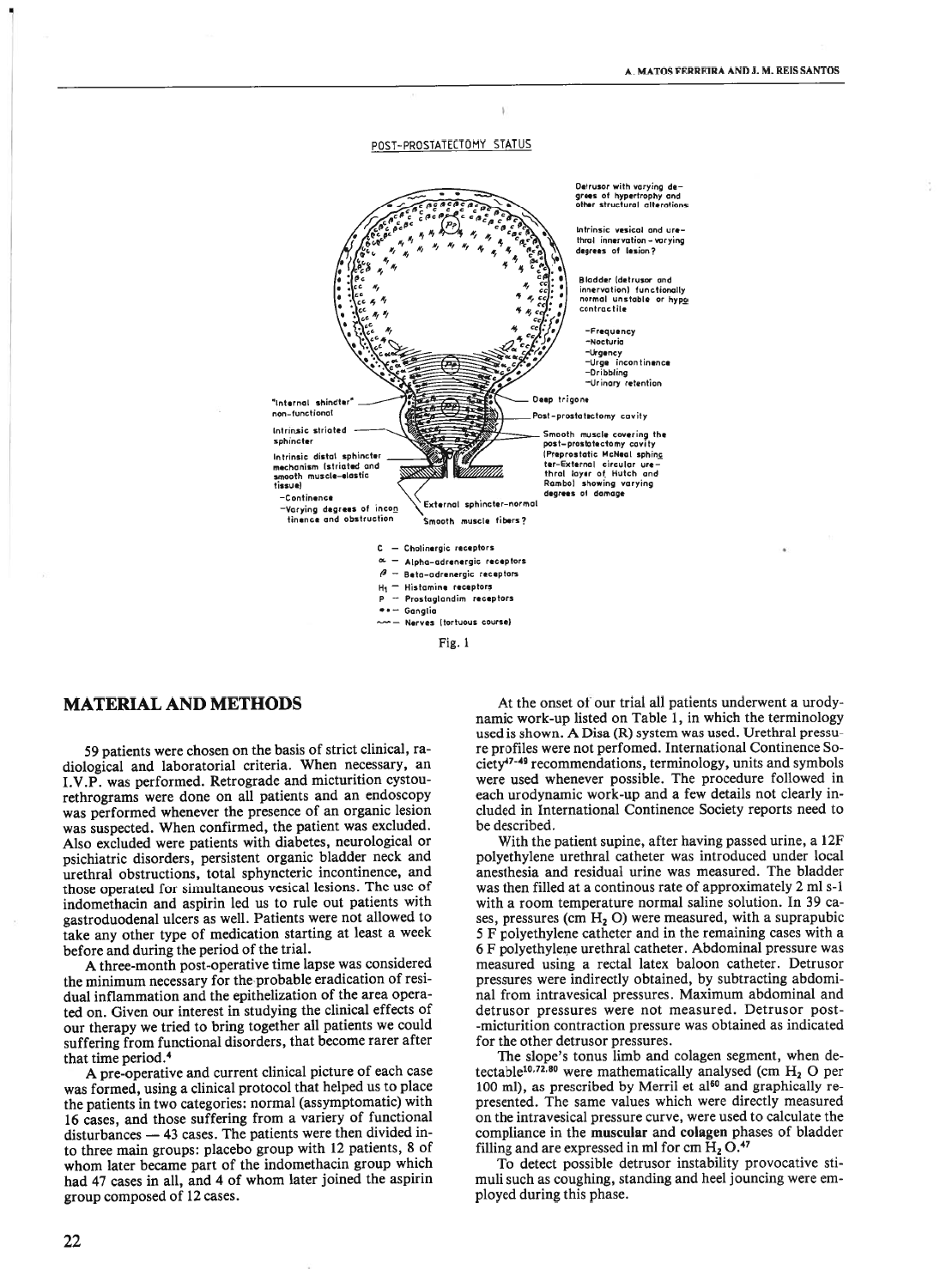Micturition pressures and flow (ml s-1) were then stu died and either intermitent (1) or continous (C) patterns of the flow were noted along with cases of terminal dribble (D).

Urethral resistance (units) was measured using the for mula:

## Intravesicai pressure at maximum flow (Maximum flow rate)2

The relationship between pressure (intravesical and detrusor, at maximum flow) and maximum flow was analysed using the guidelines established by Abrams and Torrens.<sup>3</sup> Griffiths<sup>35</sup> and adopted by the International Continence Society.49 The relationship was then depicted on graphs.

At the end of micturition, residual urine was again mea sured and figures confirmed by subtracting voided volume from maximum cystometric capacity.

External sphincter eiectromiography was performed on ali patients.

The work-up was repeated 1 hr. 30 min. after the administration with miik of <sup>a</sup> piacebo (12 cases), 150 mg of indo methacin in capsules (47 cases), or 2.000 mg of aspirin in ta blet form (12 cases). The placebo administered, it may be added, was identical in appearance to the drug to be taken by the patient iater on, when participating in the indome thacin or aspirin groups.

In the next stage, patients with clinical disturbances we re singled out for 8 days of treatment, sufficient time for re liable results but not long enough to permit the natural ten dency of this kind of patients to improve to significantly im pair the conclusions. A placebo was administered to 12 patients (who between <sup>a</sup> week and <sup>a</sup> month later became part of the other two groups), 50 mg of indomethacin, 3 times per day at approximate 8-hour mealtime intervais to 32 pa tients; or 1.000 mg of aspirin, 3 times <sup>a</sup> day at 8-hour meal time intervals, to 9 patients. After 8 days were over, <sup>a</sup> fourth group was formed with <sup>5</sup> patients from the indome thacin group. These patients underwent another identical urodynamic work-up in order to note any further changes that may have taken place.

Finally, doctors (unaware of what the patients had been given) analysed ali placebo, aspirin and indomethacin pa tients with clinical disturbances, after the 8 days were over, in order to note any changes in symptoms.

Of the 41 patients submitted to therapy for clinical dis turbances (indomethacin-32; aspirin-9), we succeeded in contacting 27 (indomethacin-23; aspirin-4) between 15 and 45 days after the end of therapy, and were thus able to ga ther more useful information regarding the further evolu tion of symptoms in each case.

Clinical changes and urodynamic alterations were com pared with the results gathered from studying the placebo group.

The subjective nature of symptoms, the variability of their frequency in each group, the sparceness of certain symptoms as <sup>a</sup> whole, and the need to qualify some results by grading them, thus avoiding the ali or nothing approach, led us to prefer the presentation of clinical results without <sup>a</sup> statistical analysis. Thus, changes noted are expressed in terms of percentages.

The uniformity of ali 4 groups at the start was checked statistically using the Student's t test, based on urodynamic figures, obtained before medication had been given.

Urodynamic alterations underwent <sup>a</sup> statistical paired t test analysis since the patients functioned as their own con trol. The graphs presented, show the means and standard error of the means.

The following symbols were used on the graphs, depen ding on statistical significance:

| 0.05 < P      |   |        | non significant | n s   |
|---------------|---|--------|-----------------|-------|
| $0.01 \leq P$ |   | - 0.05 |                 |       |
| 0.001 < P     |   | - 0.01 |                 | * *   |
|               | Р | 0.001  |                 | * * * |

#### The Fischer and Yates table<sup>23</sup> was used.

It is important to stress that both clinical and urodyna mic results were analysed within each group through com parison of the results obtained before and after the adminis tration of the drugs or placebo. We did not attempt to com pare the groups; the placebo patients were used to give us an

#### TABLE 1. Urodynamic terminology.

| First desire to void  FS Continuous flow QC<br>Maximum cystometric capacity Cap, max Intermittent flow QI<br>Effective cystometric capacity Cap, ef Terminal dribbling QD<br>Instability — detrusor pressure I(Pdet) Time to maximum flow Qtmax<br>Slope:<br>Smooth muscle segment Sm Voided volume Vv<br>Smooth colagen segment Sc Average flow rate Qmed<br>Compliance:<br>Smooth muscle phase Cm Residual urine  Res |              |           | Maximum flowQmax<br>Voiding time Mt |
|-------------------------------------------------------------------------------------------------------------------------------------------------------------------------------------------------------------------------------------------------------------------------------------------------------------------------------------------------------------------------------------------------------------------------|--------------|-----------|-------------------------------------|
|                                                                                                                                                                                                                                                                                                                                                                                                                         | Intravesical | Abdominal | Detrusor                            |
| Pre-micturation<br>pressure                                                                                                                                                                                                                                                                                                                                                                                             | Pves,pm      | Pabd,pm   | Pdet, pm                            |

| pressure                 | Pves, pm   | Pabd,pm    | Pdet, pm   |
|--------------------------|------------|------------|------------|
| Opening pressure         | Pves, op   | Pabd, op   | Pdet,op    |
| Maximum pressure         | Pves, max  | Pabd, max  | Pdet, max  |
| Pressure at maximum flow | Pves, Qmax | Pabd, Qmax | Pdet, Qmax |
| Contraction pressure     |            |            |            |
| at maximum flow          |            |            | Pdet,cQmax |
| Post-micturation         |            |            | Cont Posm  |
| contraction              |            |            | (Pdet)     |
|                          |            |            |            |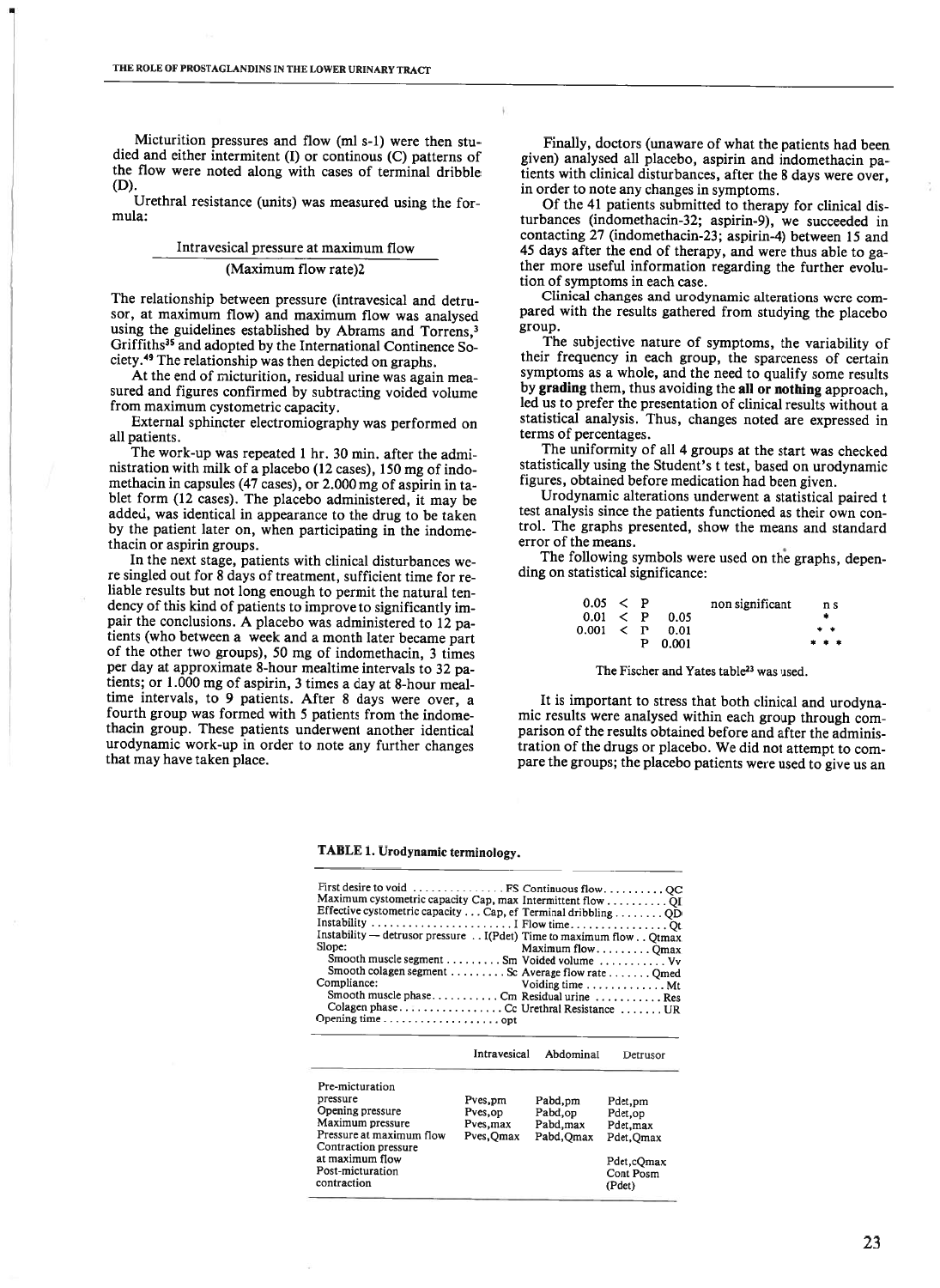idea of the natural evolution of the situation independent of the action of drugs and under the influence of the instru mentation for the urodynamic study.

## RESULTS

Our findings showed that patients subjected to the in fluence of indomethacin and aspirin experienced <sup>a</sup> clinicial improvement in symptoms that was not apparent in the pia cebo group (Table 2). The fact that there was larger number of subjects in the indomethacin group than in the aspirin group undoubtedly conditioned results obtained. Although

TABLE 2. Symptom changes in 53 patients subjected to the influen-<br>ce of placebo, indomethacin and acetylsalicylic acid.

|                                                       | Placebo<br>$(n = 12)$            | Indomethacin<br>$(n = 32)$                      | Acetylsalicylic<br>acid $(n = 9)$  |
|-------------------------------------------------------|----------------------------------|-------------------------------------------------|------------------------------------|
| a)<br>Diurnal interval<br>of micturitions             | 1 25%<br>$= 75\%$                | 1.56.3%<br>$= 43.7\%$                           | $= 100\%$                          |
| a)<br>Number of<br>micturitions per<br>night          | $+16.7\%$<br>$= 83.3\%$          | $+68.8%$<br>$= 31.2%$                           | 44.4%<br>$= 55.6\%$                |
| False desire<br>to void                               | $(n = 2)$<br>$= 100\%$           | $(n = 9)$<br>$+55.6%$<br>$= 11.1%$<br>$-33.3%$  |                                    |
| Urgency                                               | $(n = 6)$<br>16.7%<br>$= 83.3\%$ | $(n = 15)$<br>$+66.7%$<br>$= 6.7\%$<br>$-26.6%$ | $(n = 3)$<br>4.66.7%<br>$= 33.3\%$ |
| Stress<br>incontinence                                |                                  | $(n = 1)$<br>1100%                              | $(n = 1)$<br>1100%                 |
| Urge<br>incontinence                                  |                                  | $(n = 2)$<br>$-100%$                            |                                    |
| Terminal<br>dribbling                                 | $(n = 5)$<br>$= 100\%$           | $(n = 13)$<br>$15.4\%$<br>$-84.6%$              | $(n = 4)$<br>175%<br>$-25%$        |
| Initial<br>delay                                      | $(n = 1)$<br>$= 100\%$           | $(n = 11)$<br>$\frac{1}{2}$ 81.8%<br>$= 18.2%$  |                                    |
| <b>Straining</b>                                      | $(n = 1)$<br>$= 100\%$           | $(n = 10)$<br>170%<br>$= 20\%$<br>$-10%$        | $(n = 1)$<br>$+100\%$              |
| Stream:<br>$-\text{calibre}$ <sup>+</sup>             | $(n = 2)$<br>1 50%<br>$= 50\%$   | $(n = 7)$<br>171.4%<br>$= 28,6\%$               | $(n = 1)$<br>1 100%                |
| $-$ strength $\frac{1}{2}$                            | $(n = 4)$<br>$= 100\%$           | $(n = 11)$<br>1 81.8%<br>$= 18.2\%$             | $(n = 1)$<br>1 100%                |
| Tenesmus                                              |                                  |                                                 | $(n = 1)$<br>$-100%$               |
| Sensation of<br>bladder fullness<br>after micturition | $(n = 6)$<br>$= 100\%$           | $(n = 14)$<br>↓ 50%<br>$= 28.6\%$<br>$-21.4%$   | $(n = 3)$<br>$-100%$               |
| Burning on<br>micturition                             | $(n = 4)$<br>$= 100\%$           | $(n = 7)$<br>42.8%<br>$= 14.4\%$<br>$-42.8%$    | $(n = 3)$<br>133.3%<br>$-66.7%$    |

key; ....population )aomber of cases); <sup>8</sup> ....iacrease; <sup>4</sup> ....decrease; <sup>=</sup> sarne acate; — ....disappearaoce; \* ....appearance.

a) «Frequency» and «Nocturia» are not defined since concepts of normal va.<br>ry widely.

improvement of some symptoms was more noticeable in the former group, the general tendency was the same in both groups. Initial disturbances tended, for the most part, to reapear after the end of treatment, although slight improve ment was maintained in some cases (Table 3).

 $\hat{\mathbf{y}}$ 

Urodynamic values obtained, shown in detail in Fig. 2 to 10 and Table 4, exhibit several statistically significant va riations caused by both drugs and not by the placebo. The variation of values on the 8th day under indomethacin was similar and in certain aspects even more pronounced than at 1 hr. 30 min.. The smaller number of patients who took part in the 8th-day group prevents us from drawing any de finite conclusions.

TABLE 3. Evolution of symptoms after the end of therapy with indomeibacin and acetylsalicylic acid.

|                               | Indomethacin<br>$(n = 23)$ | Acetylsalicylic<br>$acid (n = 4)$ |
|-------------------------------|----------------------------|-----------------------------------|
| Diurnal interval              | $\sim$ 26%                 |                                   |
| of micturitions               | $+74%$                     | $+100%$                           |
|                               |                            | ۰                                 |
| Number of<br>micturitions per | $\sim 8.6\%$               |                                   |
| night                         | $+91.4%$                   | $+100%$                           |
| False desire                  | $(n = 6)$                  |                                   |
| to void                       | $\sim$ 33.3%               |                                   |
|                               | $+66.7%$                   |                                   |
|                               | $(n = 11)$                 | $(n = 2)$                         |
| Urgency                       | $\sim 27.3\%$              | $\sim$ 50%                        |
|                               | $+72.7%$                   | $+50%$                            |
|                               | $(n = 11)$                 | $(n = 2)$                         |
| Terminal                      | $\sim 27.3\%$              |                                   |
| dribbling                     | $+72.7%$                   | $+100%$                           |
|                               | $(n = 8)$                  |                                   |
| Initial                       | $\sim$ 12.5%               |                                   |
| delay                         | $+87.5%$                   |                                   |
|                               | $(n = 7)$                  | $(n = 1)$                         |
| Straining                     | $\sim 28.6\%$              | $\sim 100\%$                      |
|                               | $+71.4%$                   |                                   |
| Sensation of                  | $(n = 6)$                  |                                   |
| bladder fullness              |                            |                                   |
| after micturition             | $+100%$                    |                                   |

Key:  $\sim$  ... Maintenance of improvement; + .... return to pre-treatment state.

It should be noted that the variation in parameters for asymptomatic cases was identical to those which showed cli nical disturbances. It is important to stress that the correia tion between clinical and urodynamic data was frequently poor upon first inspeccion. Some symptoms frequently as sociated with instability <sup>7, 83, 94</sup> (Table 2) were present in patients although the instability itself was not detectable on the urodynamic curve, even under provocative tests. The opposite was also true. In two patients, uninhibited contrac tions were present in the complete absence of symptoms, <sup>a</sup> phenomenon noted by other investigators.83 The correlation between clinical and urodynamic data was much clearer with regard to micturition fenomena.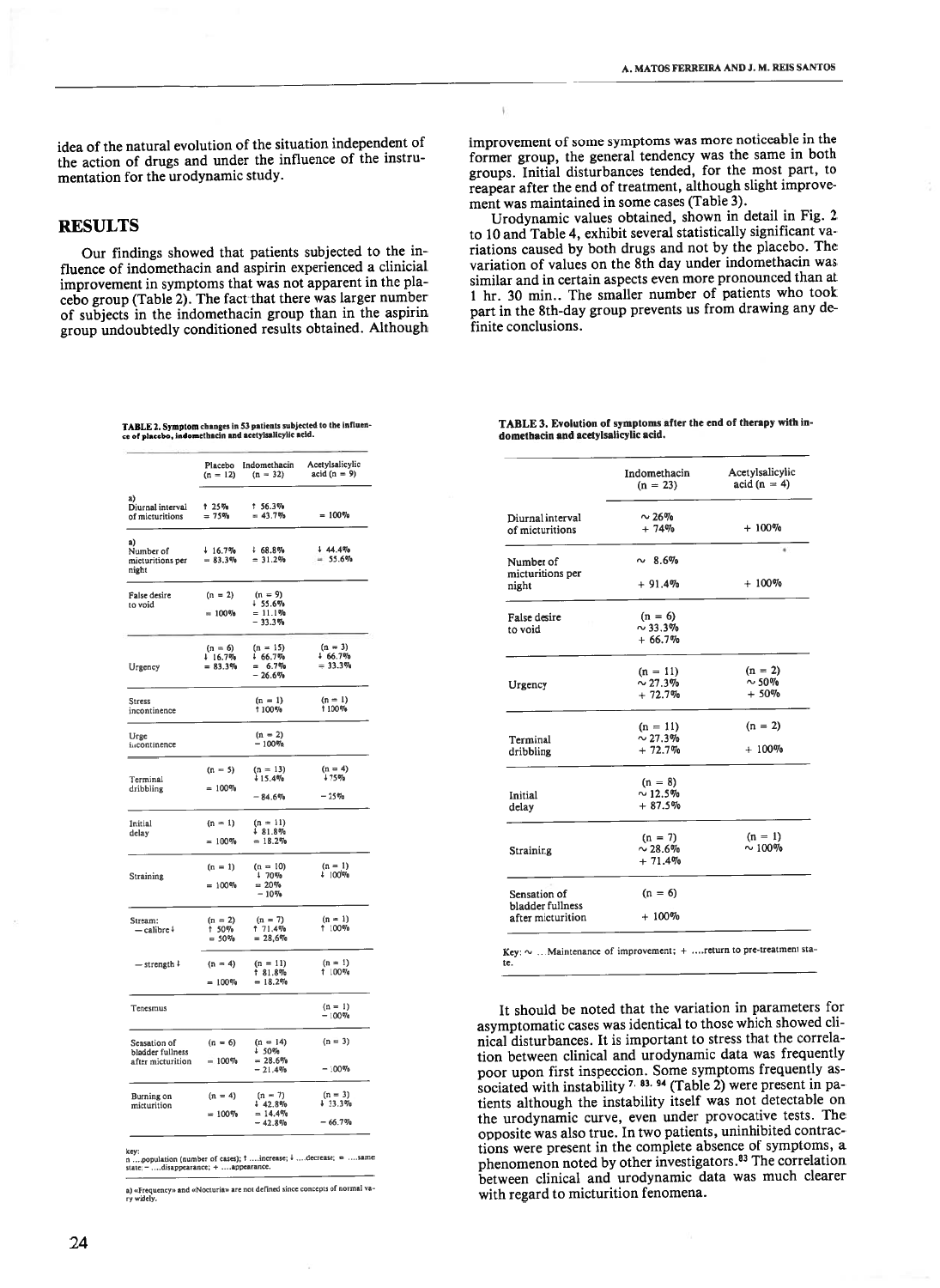

f,

Fig.  $2$   $-$  Slope





3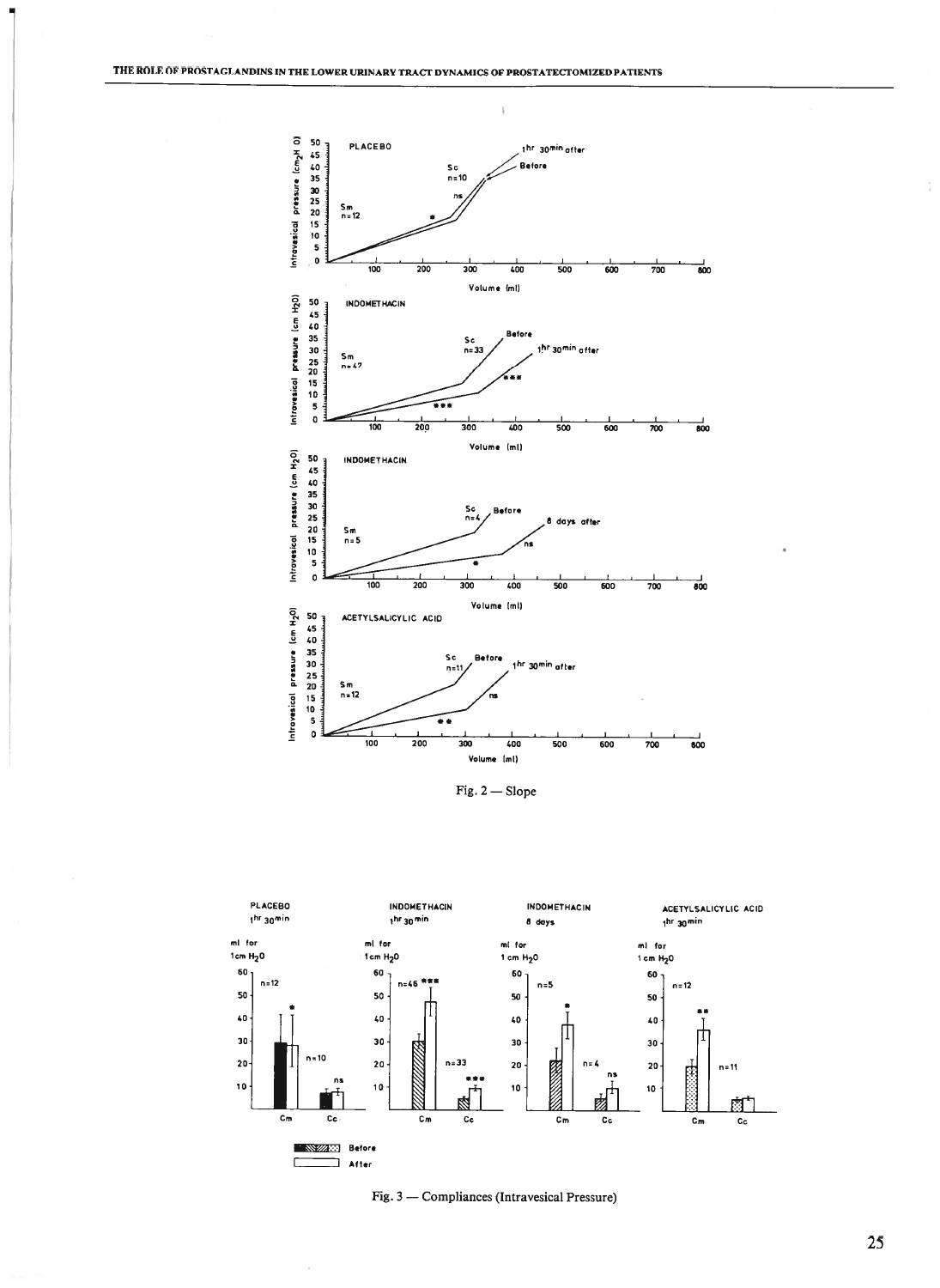The summarized analysis of graphs showing urodyna mic results using <sup>a</sup> placebo and indomethacin and aspirin shows that the prostaglandin synthesis inhibitors brought about <sup>a</sup> decline in the slope (Fig. 2) (especially in the tonus limb), increase in muscular compliance, (Fig. 3) delay in first sensation and increase in bladder capacity (Fig. 4). Ins



Fig. <sup>4</sup> — First desire to void, maximum and effective cystometric capacities, voided volume and residual urine



Fig. 5 — Instability

tability disappeared in only <sup>a</sup> limited number of cases  $(21.3\%$  in the indomethacin group). In cases in which instability was still present, after medication, we noted pressure variations in the contractions which proved to be non signi ficant when analysed statistically. (Fig. 5).

 $\bar{L}$ 

Greater ease in the onset of micturition, patent in shor ter opening time, (Fig. 6), and lower intravesical opening pressure (Fig.  $7A, B, C$ , and D), was apparent, as was greater ease in the process of micturition as <sup>a</sup> whole. Maximum and average flow rates improved, (Fig. 8), with interrupted streams becoming continuous in some cases (6 in the indo methacin group and <sup>1</sup> in the aspirin group) (Table 4). One of the most noteworthy changes was in terminal dribble which decreased in all cases submitted to medication (Ta bles 2 and 4). Urethral resistance decreased (Fig. 9) and pressure flow relationship improved (Fig. 10). In cases whe re it was present, residual urine decreased (Fig. 4) thus sho wing improved bladder emptying. Improved flow and vesi cal emptying were characterized by an overali drop in mie turition pressures (maximum intravesical pressure and in travesical pressure at maximum flow) (Fig. 7A,B,C and D). Post-micturition detrusor contraction suffered non-signifi cant variations (Fig. 7A,B and C).

Side effects were infrequent with both drugs and their intensity slight enough to have been considered unimpor tant by the patients.



Fig. 6— Opening time, time to maximum flow and voiding time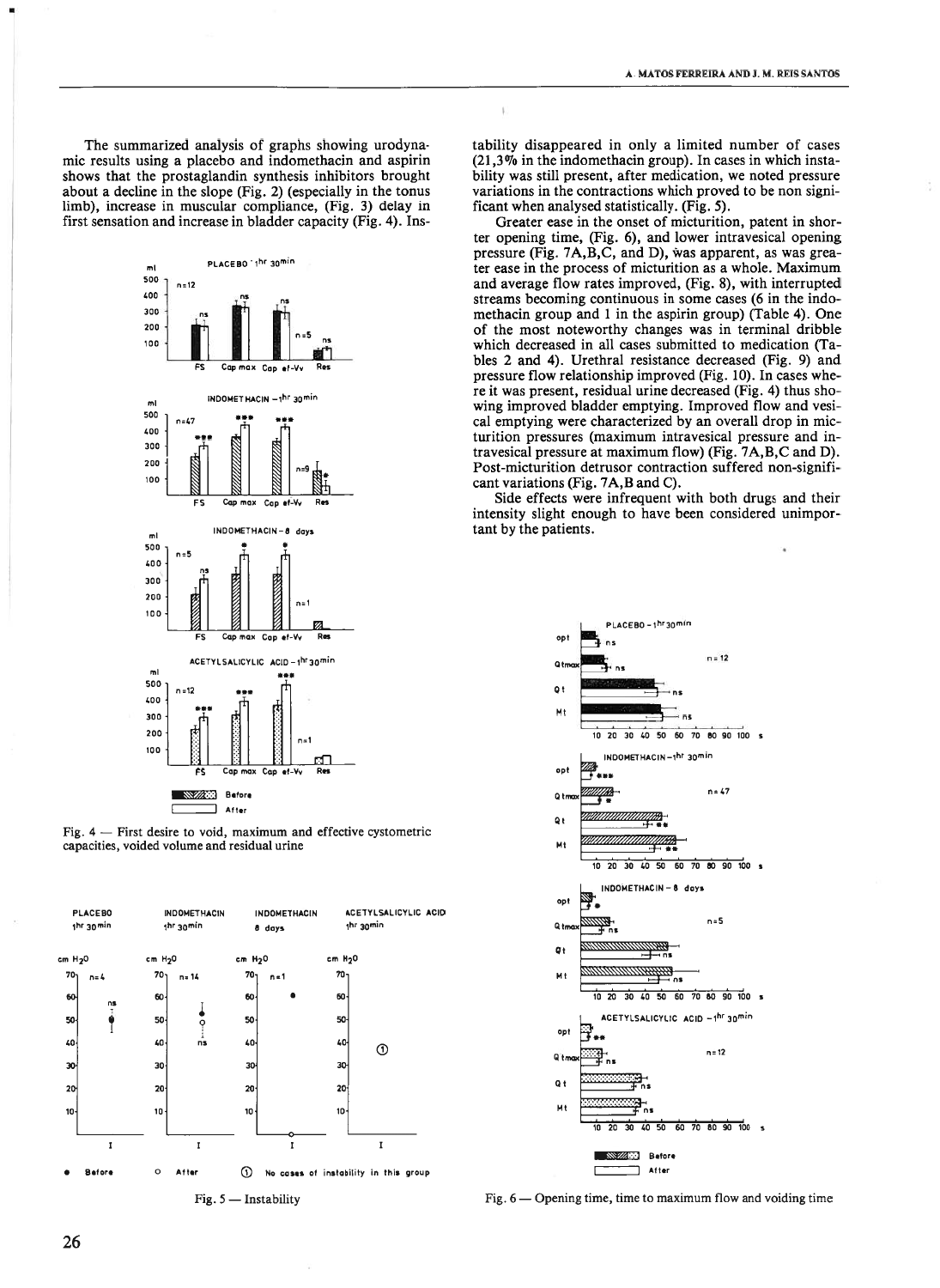



27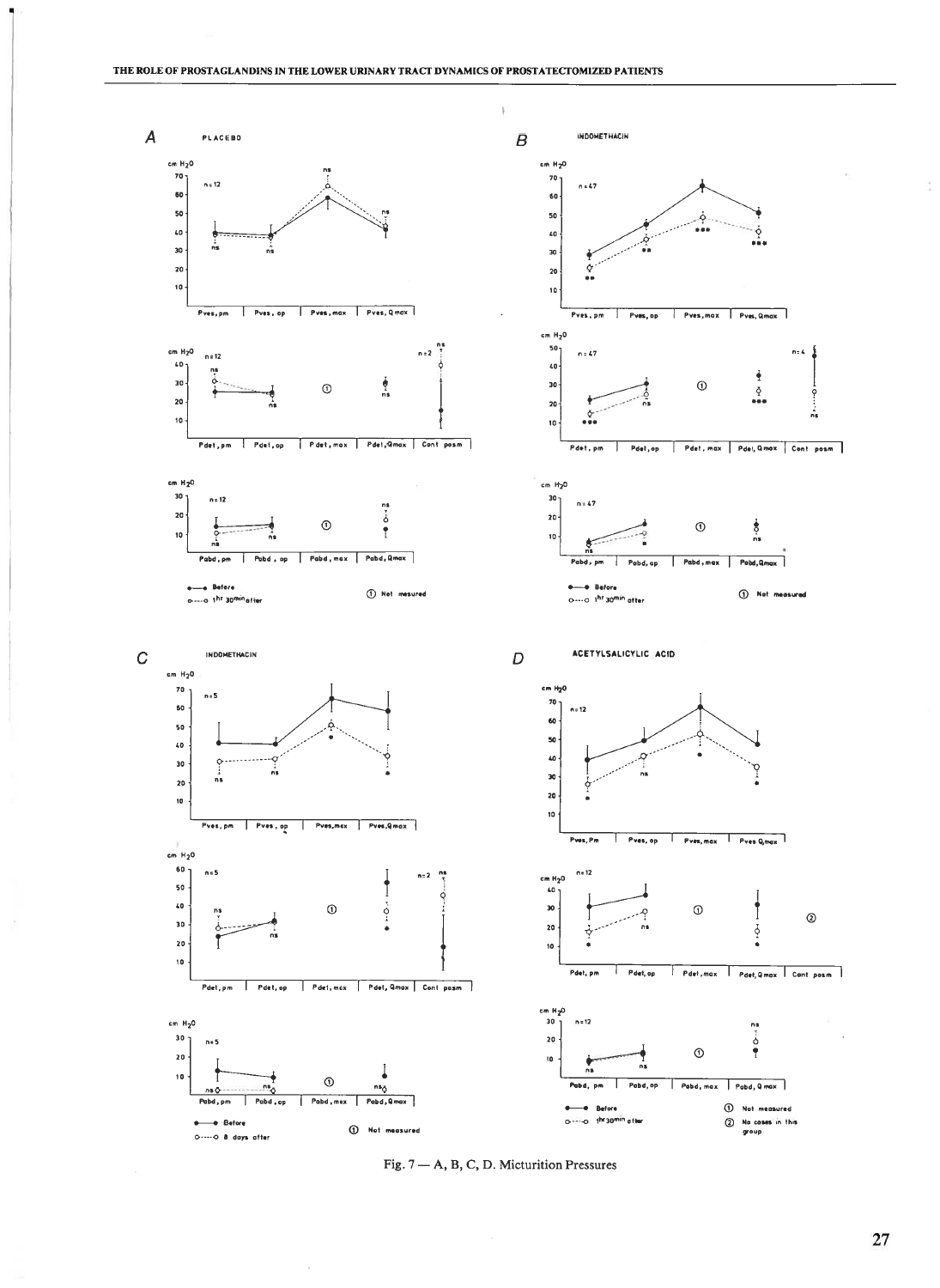

FIG. 8 - Maximum and average flow rates



Fig. 9 - Urethral resistance

28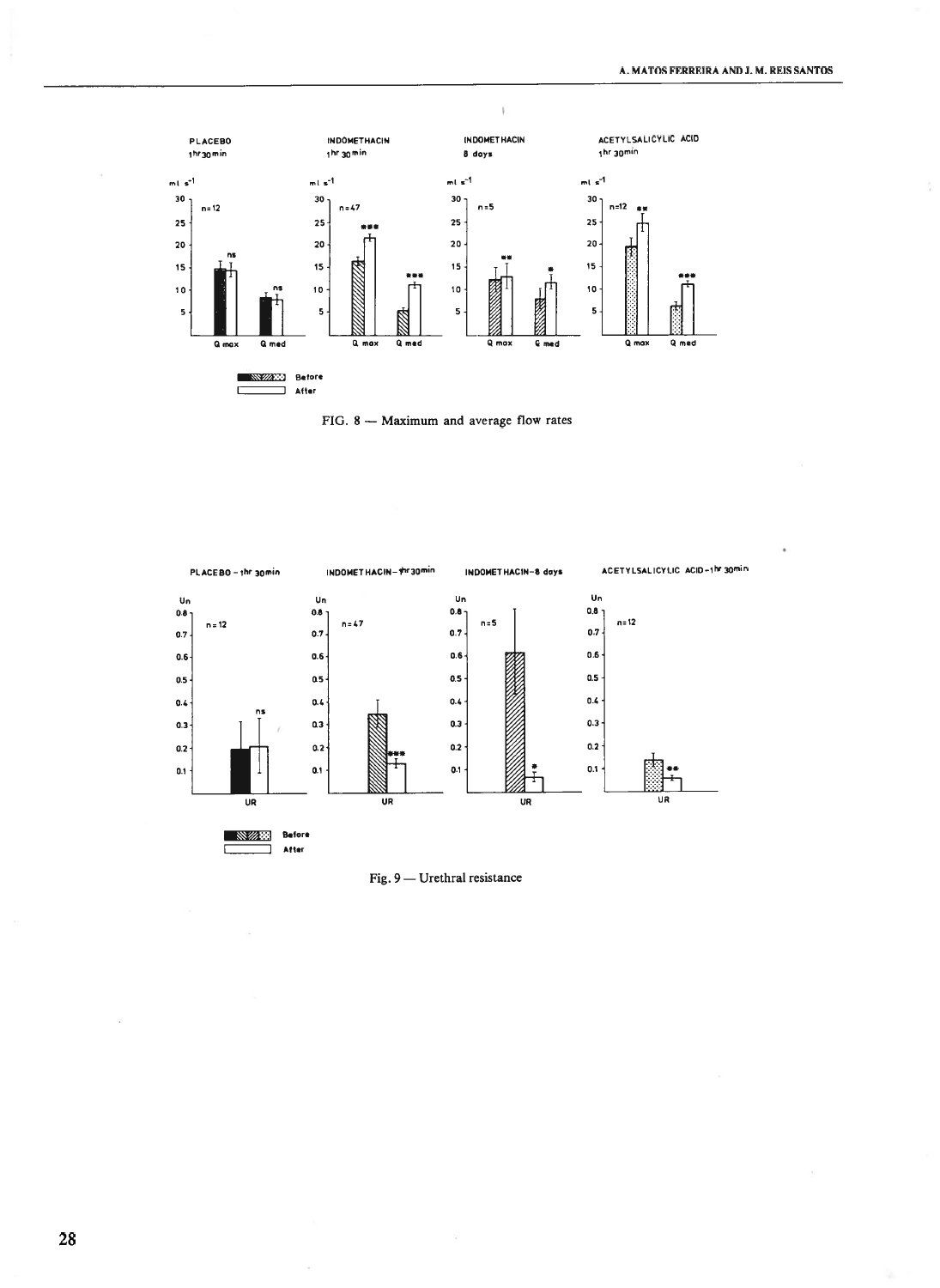

Fig. 10 - Pressure-flow relationships

|                     | Indomethacin         |           | Acetylsalicylic<br>acid |  |
|---------------------|----------------------|-----------|-------------------------|--|
|                     | 1h 30m               | 8 days    | 1h 30m                  |  |
|                     | $(n = 47)$           | $(n = 5)$ | $(n = 12)$              |  |
| $QI \rightarrow QC$ | $(n = 8)$            | $(n = 1)$ | $(n = 1)$               |  |
|                     | 75%                  | 100%      | 100%                    |  |
|                     | $(n = 2)$<br>$100\%$ |           |                         |  |

×

ÿ

部一定

# TABLE 4. Flow variations during urodynamic study.

29

ă.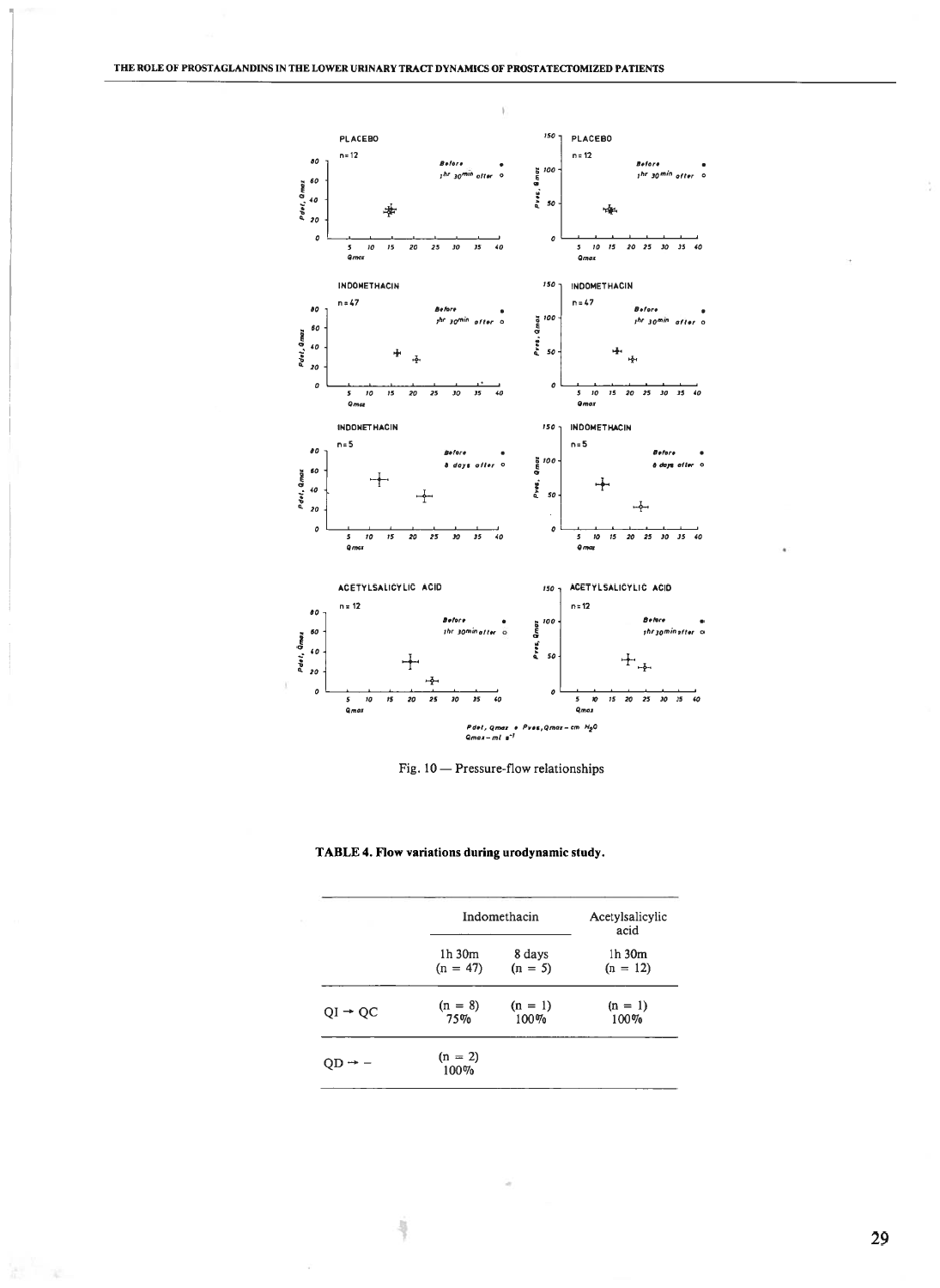## **DISCUSSION**

Two chemically dissimilar drugs — indomethacin and aspirin — known to be potent prostagiandin synthesis inhi bitors since Vane's pioneer study,<sup>88</sup> were used in our trial. Though we admit the possibiity that these NSAID (non-ste roid anti-inflammatory drugs) can act directly on certain structures through mechanisms that are stili pooriy unders tood<sup>17, 33, 34, 63, 64, 66</sup> it is our opinion that the changes in bladder and urethrai dynamics we noted, were, at least par tly due to the synthesis inhibition of prostaglandins which through complex mechanisms act on specific receptors.<sup>52, 76</sup> The dosage of the drugs, the spacing between administra tions, and the analysis of main urodynamic results (1 hr. 30 min.) were based on pharmacological knowledge and previous studies using prostagiandin synthesis inhibitors.19 <sup>24</sup> Consultation of other sources<sup>13. 19. 21. 62. 75. 88</sup> leads us to believe, with little margin of doubt, that the inhibition of prostagiandin and reiated substances (tromboxanes) was probabiy complete in ali cases.

Frequent relapse after the end of treatment was taken as further substantiation of the fact that good results were probably due to the action mentioned. Inhibitor action is known to be pratically immediate,<sup>12. 52</sup> and since the tissues do not store prostaglandins to any significant degree, it is clear that synthesis inhibition represents an inhibition of the effects.<sup>68. 89. 90-92</sup> Given this fact, it is likely that inhibitors such as indomethacin and aspirin, will only show any significant action during the actual period of administration.

We must not disregard the possible effect of the drugs on central<sup>55. 95</sup> or peripheral sensitivity;<sup>9. 71. 73. 93</sup> and this might well have been prostaglandin synthesis inhibition as well.<sup>16. 20, 93</sup> This effect could have had a complementary action on bladder and urethral structures thus contributing to the improvement of certain symptoms such as burning upon micturition, sensation of bladder fuliness after micturition, delay of first sensation with consequent decrease of frequency of micturitions, and decrease of biadder sensitivity, (a possible factor of increased capacity of the organ). We know however that the pressure at which the micturition re flex is triggered is the pre-micturition pressure. Since the micturition reflex appeared when greater bladder capacities were brought about but under lower pre-micturition pressu res, it is logical to suppose that local muscular or neuromus cular action was predominant over <sup>a</sup> possibie depressive ac tion on the sensitive sphere.

The analysis of the results in the filling and micturition phases showed us that both prostaglandin synthetase inhibi tors brought about diffuse and non-specific muscle relaxa tion.

Contrary to Ruch's findings72 the absence of any decline in the slope for our piacebo group (which, in fact exhibited some statistically non-significant increase (Fig. 2)), makes it clear that the distension of the bladder caused by the pre-medication examination was not <sup>a</sup> factor in slope decli ne in patients submitted to the drugs. Bladder hypertonus, probably due to muscular hypertrophy from pre-operative obstruction and sometimes patent in high pressures, could be ascribed, at least to <sup>a</sup> certain degree, to prostaglandins. Decrease in bladder hypertonus, caused by the inhibitors, wouid thus be easy to understand. Slope figures obtained by us were generally higher than those mentioned by Merril et al.<sup>60</sup> This was taken as an indicator of hipertonus of purely muscular origin found in somewhat hipertrophied and da maged detrusors.72 Detrusor action in the fiiling phase is know to be non-neural.<sup>6,72.80</sup> Thus, it is likely that factors affecting the detrusor during this phase were of <sup>a</sup> direct muscular nature.

We know that several stimuii affect prostaglandins syn thesis:<sup>18.22.31.32.51.57.58.69.70.74</sup> among them is bladder distension.<sup>28.31</sup> Thus, it is altogether possible that prostaglandin production may be increased in cases like ours. Besides the mentioned direct muscular action, tissue reaction to neuro -transmitters may be altered by higher prostaglandin leveis, which would influence neurovegetative action.<sup>36.37.39.43</sup>

Muscle relaxation caused by the drugs, affected predo minantly those muscles that make up the intrinsic distal sphincteric mechanism(Fig. 1). The predominant relaxation of these muscies(the only functional ones in the posterior urethra of <sup>a</sup> prostatectomized patient) would be the oniy feasible explanation for improved flows and emptying whe re low intravesical pressures are present.

Decrease in micturition pressures was probabiy due both to <sup>a</sup> direct action on the detrusor whose sensivity to prosta glandin action is experimentally proved,<sup>2.5.12.52.67</sup> and to the decrease brought about in urethrai resistance. Is is <sup>a</sup> known fact that <sup>a</sup> decrease in intravesicai pressure, is <sup>a</sup> normal con sequence of better urethrai permeablility.

The relaxation of urethrai musculature mentioned, which is responsible for continence in prostatectomized patients,14 was taken as the cause of heighened sphincteric in continence.

Cases of ciinicaily and urodynamicaily detected obstruc tion that improved with treatment were attributed to <sup>a</sup> pro bable hypertonic intrinsic striated sphyncter<sup>79.81.86</sup> counteracted by the medication given, which, as experiments ha ve proved possible, acted directiy on muscular function.<sup>2.5.12.52.67</sup> Some improvement may also be ascribed to more complex and difficult-to-analyse neuro-muscular mechanisms 12.40.46

Fig. 1 shows the structures on which the protaglandins had to act in order to cause the changes described. Ghoneim et al<sup>28</sup> found that the detrusor distension releases  $PGE_2$ which, when inhibited by indomethacin, does not exercise its relaxing effect on the urethra. Our experience demonstrated <sup>a</sup> different effect, since we obtained <sup>a</sup> relaxing effect on the urethral muscies with thë prostaglandin synthetase inhibitors. If we keep the multiple and frequently opposing actions of all prostaglandins in mind, it is easy to understand the different results obtained. Analysis of pertinent bi bliography<sup>5,28,52,67</sup> only seems to demonstrate the difference between the results obtained by several investigators. Since PGF<sub>2</sub> contracts the urethral muscles<sup>5.53.67</sup> while PGE<sub>2</sub> relaxes them,<sup>5.28.67</sup> it is obvious that the results noted will depend on which prostaglandin is acting at any given moment.

The correlation between clinical and urodynamic fac tors, unclear when first approached, became obvious when we analysed the improvement of symptoms from the stand point of the urodynamic changes found. These changes, though non-specific(appearing identically in asymptomatic cases and those with clinical disturbances alike), were ob viously responsible for counteracting those physiopathoio gical mechanisms behind the clinical dysfunctions we found.

Instability, a poorly understood phenomenon,<sup>26.83</sup> underwent changes detected in our urodynamic study. These changes though minor, are considered by us to be notewor thy, given the generaily poor results obtained with even the most aggressive types of treatment.<sup>56.84.85</sup> The decrease in urethral resistance may have had an influence on the impro vement.<sup>83.86</sup> It is important to stress that even to the most astute observer, there often seems to be no correlation bet ween certain symptoms such as frequency, urge incontinen ce, etc., and urodynamic instability. This occurs not only upon first approach but also when trial results are analysed. With the use of indomethacin and aspirin, improvement of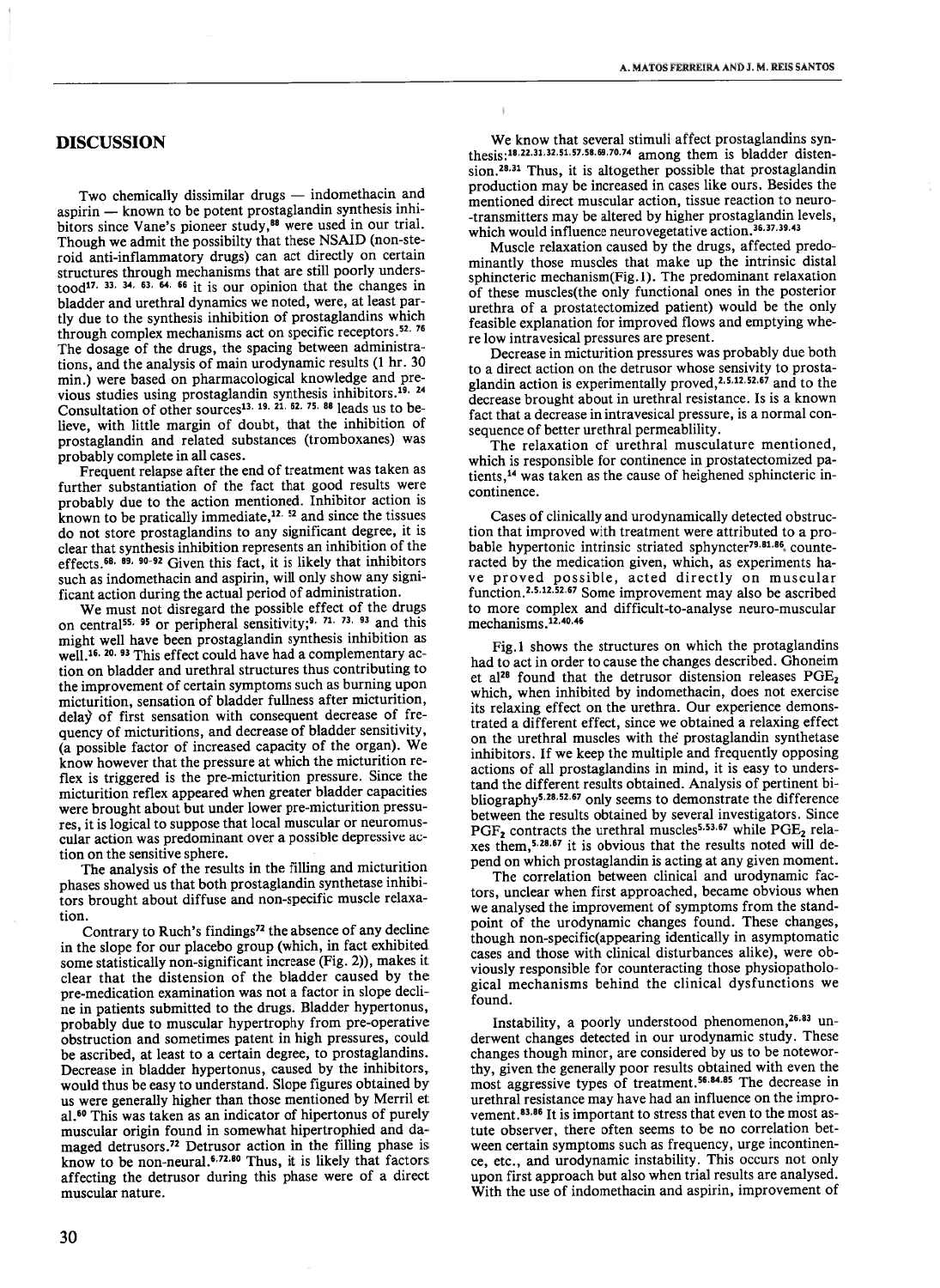symptoms was more frequent than improvement of instabi lity in the urodynamic study.

Some authors<sup>7</sup> do not distinguish between long post--micturition detrusor contractions, which obviously do not show up in normal urodynamic studies, and those very short-acting post-micturition contractions, detectable in these studies. The former type of contraction is <sup>a</sup> possible cause of certain symptoms such as sensation of bladder fullness after micturition. Both types are detrusor contractions<sup>30</sup> and possibly signify instability. The causes of these contractions have been widely interpreted.<sup>8.30.44</sup> In our cases, the short-acting, urodynamically detectable form was encountered less frequently than by other authors<sup>8.27</sup>, and changes resulting from the use of the drugs proved to be contradictory and inconclusive.

The marked improvement in micturition efficacy easily explain the improvement os symptoms such as poor stream, hesitancy, etc., we obtained in our cases.

Improvement of terminal dribbling, which some investi gators associated with instability, $\gamma$  was ascribed to improved emptying of the bladder and <sup>a</sup> decrease in intravesical pressure after micturition.

The knowledge we have about the complex action of prostaglandins on physiological and pathological phenome na is still very incomplete. This information gap prevents us at this time from delving deeper into the discussion of preci se mechanisms involved in the vesico-sphincteric changes found in our cases.

Up to now, little research has been done into the rela tionship between prostaglandins and lower urinary tract dy namics — a field that opens up whole new realm of possibilities for the treatment of vesico-sphincteric dysfunctions.

It is our hope that this project, to our knowledge the first to be done on human subjects in vivo, will provide the stimulus for further research into this necessary, yet relati vely unexplored field.

## References

- 1. ABRAMS PH, FARRAR DJ, TURNER-WARWICK RT, WHITESIDE CG, FENELEY RCL: The results of prostatecto my; <sup>a</sup> symptomatic and urodynamic analysis of 152 patients. J Urol, 1980;12l,640.
- 2. ABRAMS PH, FENELEY RCL: The actions of prostaglandins on the smooth muscle of the human urinary tract in vitro. Brit J Urol 1976;47,909.
- 3. ABRAMS PH, TORRENS, M: Urine flow studies. In: Sympo sium on Clinical Urodynamics. Turner-Warwick <sup>R</sup> <sup>e</sup> Whiteside CO. (Eds.), Philadelphia, London, Toronto. WB Saunders Company, 1979, p.71
- 4. ANDERSEN JT: Detrusor hyperreflexia in benign infravesical obstruction. A cystometric study. J Urol 1976; 115,532.
- 5. ANDERSEN KE, EK A, PERSSON COA: Effects of prosta. glandins on the isolated human bladder and urethra. Acta Phy siol Scand 1977; 100,165.
- 6. APTER JT: Mathematical development of a physical model of some visco-elastic propreties of the aorta. Buil Math Biolphys l964;26,367.
- 7. ARNOLD T: Urodynamic significance of minor urological problems in the male. In: Symposium on Clinical Urodynamics. Turner-Warwjck R <sup>e</sup> Whiteside CG(Eds.) Philadelphia, London, Toronto. WB. 1979. Saunders Company. p. 193.
- 8. BACKMAN KA, von GARRELTS B and SUNDBLAND R: MICTURITION in normal women. Studies of pressure and flow. Acta Chir Scand 1966; 132,403.
- 9. BEAVER WT: Mild analgesics: <sup>a</sup> review of their clinical phar macology. Amer J Med Sci 1966; 251,576.
- 10. BRADLEY WE, SCOTT FB: Physiology of the urinary biader. In Campbell's UROLOGY. Harrison JH, Gittes RF, Perlmuter AD, Stamey TA, Wlash PC(Eds.) Phyladelphia, London, To ronto.WB Saunders Company 1978; Vol.l, p.87.
- 11. BRODY MJ, KADOWITZ, PL: Prostaglandins as modulators of the autonomic nervous system. Fed Proc 1974; 33,48.
- 12. BULTITUDE ML, HILLS NH, SHUTTLEWORTH, KED: Clinical and experimental studies on the action of prostaglan dins and their synthesis inhibitors on detrusor muscle in vitro and in vivo. Brit J Urol 1976; 48,613.
- 13. BURCH JW STANDFORD N, MAJERUS PW: Inhibition of platelet prostaglandin synthetase by oral aspirin. J Clin Invest 1978; 61,3 14.
- 14. CAINE M, EDWARDS D: The peripheral control of micturi tion: a cineradiographic study. Brit J Urol 1958; 30,34.
- 15. CARDOZO LD, STANTON SL: Comparison between bromo criptine and indomethacin in the treatment of detrusor instabi lity. J Urol 1980; 123,399.
- 16. COCEANI F: Prostaglandings and the central nervous system. Archs intern Mcd 1974; 133,119.
- 17. COLLIER HOJ, JAMES GWL, SCHNEIDER C: Antagonism by aspirin and fenamates of bronchoconstrition and nocicep tion induced by adenosine —5'— triphosphate. Nature(Lon don) 1966; 212,411.
- 18. DAVIES BN, HORTON EW, and WITHRINGTON PG: The  $occurrence$  of prostaglandin  $E_2$  in splenic venous blood of the dog following splenic nerve stimulation. Brit J Pharmacol 1968; 32, 127.
- 19. DURÃO V, PRATA MM, GONÇALVES, LMP: Modification of antihypertensive effect of  $\beta$ -adrenoceptor-blocking agents by inhibition of endogenous prostaglandin synthesis. Lancet. 1977; 2, 1005.
- 20. FERREIRA SH, LORENZELLJ BB, CORREA FMA: Blocka de of central and peripheral generation of prostaglandins ex plains the antialgic effect of aspirin-like drugs. Pol J Pharma col Pharm 1978; 3,133.
- 21. FERREIRA 5 H, MONCADA S, VANE J R: Indomethacin and aspirin abolish prostaglandin release from the spleen. Na ture, New Biol 1971; 231, 237.
- 22. FERREIRA S H, VANE J R: Prostaglandins: their disapearan cc from and release into de circulation. Nature (London) 1967; 216, 868.
- 23. FISHER R A, YATES F: Statistical Tables for Biological, Agricultural and Medical Research. London. Oliver and Boyd, Ltd.; 1953.
- 24. FLOWER R J: Drugs which inhibit prostaglandin biosynthesis. Pharmacol Rev. 1974; 26, 33.
- 25. FRAME <sup>M</sup> H, HEDQUIST P: Evidence for prostaglandin me diated prejunctional control of renal sympathetic transmitter release and vascular tone. Brit J Pharmac 1975; 54, 189.
- 26. FREWER W: Role of bladder training in the treatment of the unstable bladder in the female. In: Symposium on Clinical Uro dynamics. Turner-Warwick R, Whiteside <sup>C</sup> O (Eds.). Philadel phia, London, Toronto. W. B. Saunders Company. 1979; p. 273.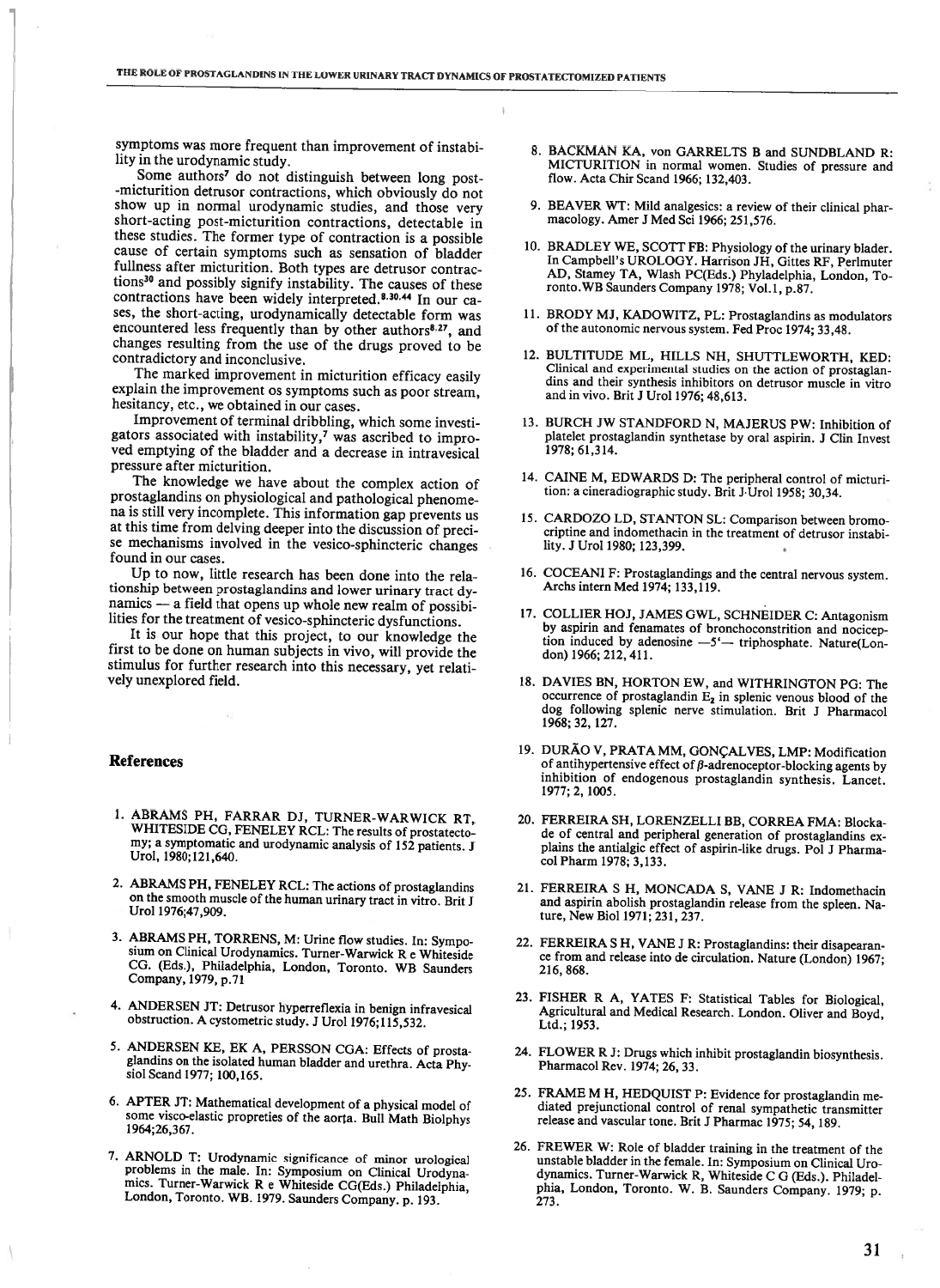- 27. Von GARRELTS B: Intravesical pressure and urinary flow during micturition in normal subjects. Acta Chir Scand 1957; 114, 49.
- 28. GHONEIM M A, FRETIN J A, GAGNON D J, LEBEL E, LIER J van, ARSENAUT A, SUSSET J G: The influence of vesical distension on the urethral resistance to flow: <sup>a</sup> possible role to prostaglandins? J Urol 1976; 116, 739.
- 29. GHONEIM M A, FRETIN J A, GAGNON D J, SUSSET J G: The influence of vesical distension on the urethral resistance to flow: the expulsion phase. Brit J Urol 1975; 47, 663.
- 30. GIERUP H J W: Micturition studies in infants and children. Intravesical pressure, urinary flow and urethral resistance in boys without infravesical obstruction. Scand J Urol Nephrol 1970; 3,217.
- 31. GILMORE N, VANE J R: Hormones released into the circula tion when the urinary bladder of the anaesthetised dog is dis tended. ClinSci 1971; 41, 69.
- 32. GILMORE N, VANE J R, WYLLIE J H: Prostaglandins re leased by the spleen. Nature (London) 1968; 218, 1968.
- 33. GOROG P, KOVÀCS <sup>1</sup> B: Effect of anti-inflammatory com pounds on actomyosin-adenosin-triphosphate interaction. Bio chem Pharmacol 1970; 19, 2289.
- 34. GOROG P, KOVÀCS <sup>1</sup> B: Superprecipitacion of vascular acto myosin. Effect of vasoactive compounds and anti-inflammato ry agents on the process. Biochem Pharmacol 1972; 21, 1713.
- 35. GRIFFITHS D: Use and limitations of mechanical analogies in urodynamics. In: Symposium on Clinical Urodynamics. Tur ner-Warwick R, Whitheside C G (Eds.). Philadelphia, London, Toronto. <sup>W</sup> <sup>B</sup> Saunders Company. 1975; p. 143.
- 36. HEDQVIST P: Control by prostaglandin  $E_2$  of sympatheticneurotransmission in the spleen. Life Sci 1970; 9, 269.
- 37. HEDQVIST P: Prostaglandin induced inhibition of neurotransmission in the isolated guinea-pig seminal vesicle. Acta Physiol Scond 1972; 84, 506.
- 38. HEDQVIST P: Autonomic neurotransmission. In: Prostaglan dins. Ramwell P. (Ed.). N. Y. Plenum Press 1973; p. 101.
- 39. HEDOVIST P: Aspects in prostaglandin and  $\alpha$  receptor mediated control of transmitter release from adrenergic nerves. In: Frontiers in Catecholamine Research. New York. Perga monPress 1973; p. 583.
- 60. MERRIL DC, BRADLEY WE, MARKLAND C: Air cystome try. A clinical evaluation of normal adults. J Urol 1972; 108, 85.
- 61. MOAWA A, HEDQVIST P, BYGDEMAN M: Noradrenaline release following nerve stimulation and its modification by prostaglandin  $E_2$  in human and rabbit oviduct. Acta Physiol Scand 1975; 95, 142.
- 62. MONCADA S, KORBUT R: Dipyridamole and other phos phodiesterase inhibitors act as antithrombotic agents by poten tiating endogenous prostacyclin. Lancet 1978; 1, 1286.
- 63. NORTHOVER, BJ: Mechanism of inhibitory action of indo methacin on smooth muscles. Brit J Pharmacol 1971; 41, 540.
- 64. NORTHOVER BJ: Effect of anti-inflammatory drugs on the binding of calcium to cellular membranes in various human and guinea-pig tissues. Brit J Pharmacol 1973; 48, 496.
- 65. PAGE BH: The pathogical anatomy of digidal enucleation for benign prostatic hyperplasia and its application to endoscopic resection. Brit J Urol 1980; 52, 111-126.

40. HEDQVIST P: Effects of prostagiandins on autonomic neuro transmission. In: Prostaglandins: Phisiological Pharmacologi cal and Pathological Aspects. Karim S.M.M. (Ed.) Lancaster. M T P, Press 1976; p. 37.

f,

- 41. HEDQVIST P: Further evidence that prostaglandins inhibit the release of noradrenaline from adrenergic nerve terminais by restriction of availability of calcium. Brit J Pharmac 1976; 58, 599.
- 42. HEDQVIST P: Basic mechanisms of Prostagiandin action on autonomic neurotransmission. Ann Rev Pharmacol 1977; 17.259.
- 43. HEDQVIST P, von EULER, U S: Prostaglandin controis neu romuscular transmission in guinea pig vas deferens. Nature, New Biol 1977; 236, 113.
- 44. HJALMAS K: Micturition in infants and children with normal lower urinary tract. Scand J Uroi Nephrol 6, supl. 37, 1976.
- 45. HUTCH J A, RAMBO O N Jr: A study of the anatomy of the prostate, prostatic urethra and the urinary sphincter system. J Urol 1970; 104,443.
- 46. ILLÉS P, VYSCOCIL F: Calcium dependent inhibition by prostaglandin  $E_1$  of spontaneous acetylcholine release from frog motor nerve. Eur J Pharmacol 1978; 48, 455.
- 47. INTERNATIONAL CONTINENCE SOCIETY: First report on the standardisation of terminology of lower urihary tract function. Brit J Urol 1976; 48, 39.
- 48. INTERNATIONAL CONTINENT SOCIETY: Second report on the standardisation of terminology of lower urinary tract function. Brit J Urol 1977; 49, 207.
- 49. INTERNATIONAL CONTINENT SOCIETY: Third report on the standardisation of terminology of lower urinary tract function. Scand J Urol Nephrol 1978; 12, 191
- 50. JUNSTAD M, WENNMAL A: Increased renal excretion of noradrenaline in rats after treatment with prostaglandin syn thesis inhibitor indomethacin. Acta Physiol Scand. 1973; 87, 573.
- 51. KARIN SM: Appearence of prostagiandin  $r_2$  alpha in human blood during labour. Brit Med  $\overline{J}$  1968; 4, 618
- 52. KHANNA OP, BARBIERI EJ MCMICHAEL R: Effects of prostaglandins on vesicourethral smooth muscie of the rabit. Therapeutic implications. Urology 1976; 8, 316.
- 53. KHANNA OP, De GREGÓRIO GJ, SAMPLE RG, MCMI CHAEL RF.: Histamine receptors in urethrovesical smooth muscle. Urology 1977; 10, 375.
- 54. KONDO A, KOBAYASHI M, OTANI, NARITA H: Super sensitivity to prostanglandin in chronic neurogenic bladders. Brit J Urol 1980; 52, 290.
- 55. UM R, MILLER D, GUZMAN F: Pain and analgesia evalua ted by intraperitoneal bradykinin-evoked pain method in man. Clin Pharmacol Ther 1967; 8, 521.
- 56. MAHONE DT, LAFERT RO: Studies in enuresis. Multiple de trusor myotomy. J Urol 1972; 107, 1064.
- 57. MCGIFF AJ: Differential effect of noradrenaline and renal nerve stimulation on vascular resistance in the dog kidney and the release of <sup>a</sup> prostaglandin E-like substance. Clin Sci 1972; 42, 223.
- 58. MCGIFF AJ, TERRANO NA, STRAND JC, LEE JB, LONI GRO AJ: Selective passage of prostaglandins across the lung. Nature(London) 1969; 223, 742.
- 59. MCNEAL JE: The prostate and prostatic urethra; <sup>a</sup> morpholo gic synthesis. J Urol 1972; 107, 1008.